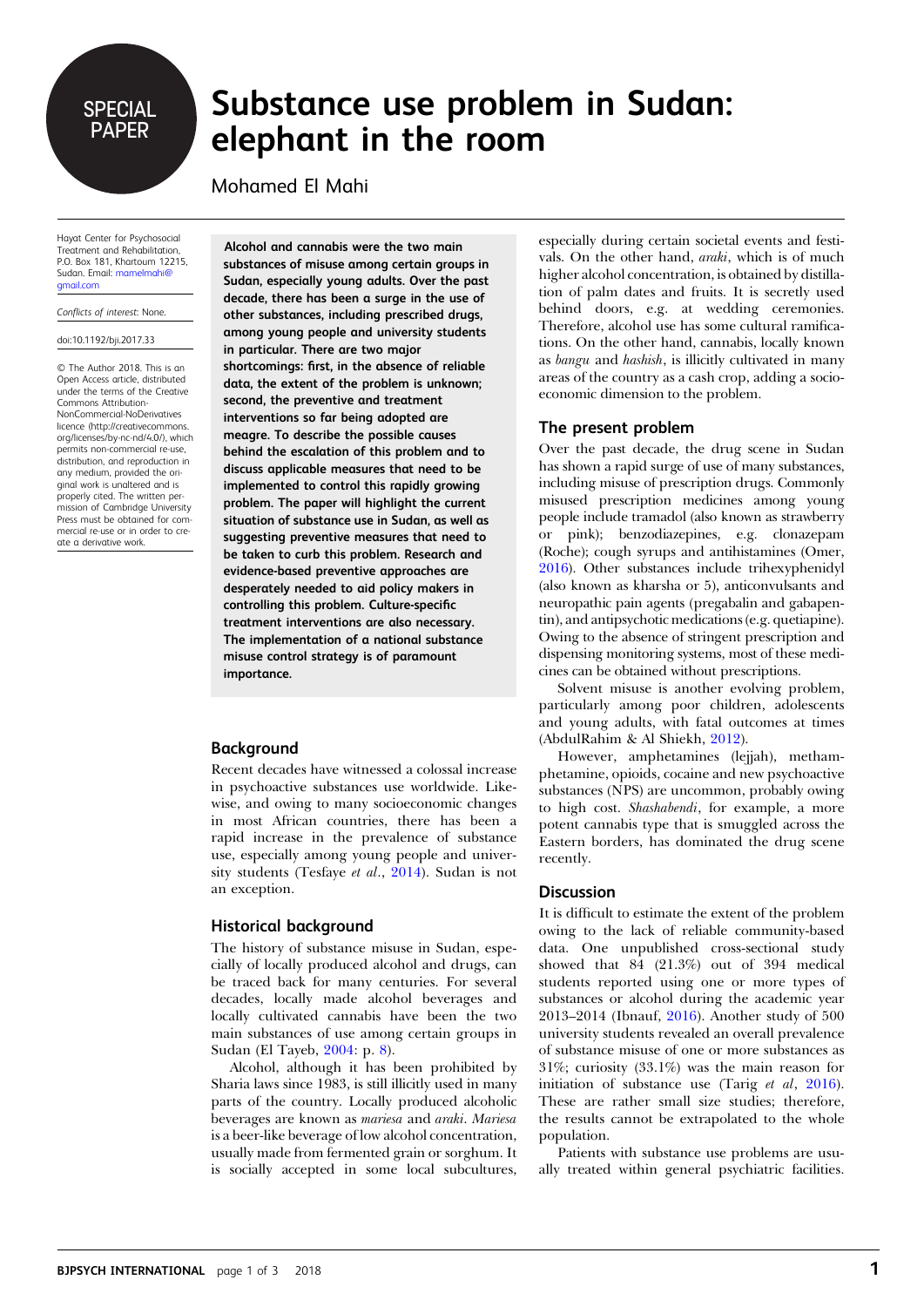Thus, hospital records pertaining to conditions associated with substance use are also lacking. Most of the available information is anecdotal; therefore, the exact prevalence of alcohol and substance use in Sudan remains unknown. Moreover, there is little information pertaining to the monitoring, surveillance, policy and legislation, financing or treatment system of substance use (World Health Organization, [2012\)](#page-2-0).

However, some indirect indices about the problem size can be drawn from police records and reports, which show that there is a progressive annual increase in seizures resulting from substance misuse over the past decade (General Directorate of Narcotics Control, [2014\)](#page-2-0). Unexpectedly, these reports show an increase in annual seizures induced by khat, which historically was not known as a substance of use in Sudan. This may be due to the great in flux of refugees from eastern neighbouring countries, which are the main source of khat worldwide. Its use is most likely con fined to refugees from those countries. Khat, stimulants and prescription drug misuse represent a new face of the drug problem in Sudan.

Analysis of the sociodemographic data of those arrested for drug-related crimes (2010 –2014) provides greater detail about drug use in Sudan. Ninety-five per cent were male, 18 –30 years old and unskilled workers of low educational level. Khartoum state, as expected, scored the highest percentage of 64% (Society Studies Center, 2015, a personal communication with the permission of the author). Moreover, a continuous increase in drug-related criminal activity is expected up to 2021, based on observed and forecasted data (General Directorate of Narcotics Control, [2014](#page-2-0)), a sign of the gravity of the situation.

This increase in substance misuse could be attributed to many intermingling factors:

- (a) rapid unfavourable economic and social changes
- (b) poverty: high financial gains encouraging some low-income young people to deal and use
- (c) weakening of family and extended family ties and values
- (d) community leaders who have not modernised their way of communication and are not keeping pace with young people ' s aspirations and way of thinking
- (e) con flicts, displacement and semi-opened borders
- (f) a marked in flux of refugees, as well as foreign and expatriate Sudanese students coming to study from Gulf and Western countries, where substance use is more prevalent than in Sudan.

Sudan is surrounded by seven neighbouring countries across a vast and poorly controlled con- figuration of borders. Thus, it is very difficult to prevent drug smuggling and movement of drug dealers across national borders. As mentioned

earlier, Sudan continues to endure many longstanding socioeconomic crises, mass displacements and civil conflicts. Substance use is an added burden that seems to pass unnoticed.

As far as supply reduction is concerned, various departments of the police and security authorities exert great effort, as re flected by a tangible increase in seizures at borders and customs ports. Cannabis is being cultivated locally for commercial purposes; thus, crop destruction and substitution followed by integrated rural development are necessary steps in order to target the root causes of illicit drug manufacture and trade (United Nations International Drug Control Programme, [1993](#page-2-0)). This important measure has only recently been enacted by drug lawenforcement authorities.

Demand reduction is an inseparable component which incorporates prevention, early detection of cases, treatment and rehabilitation. At the moment, there is only one governmental treatment centre for patients with alcohol and drug-related problems in Khartoum. There are none to be found in the country outside the capital. As mentioned previously, the problem of substance use in Sudan is twofold. First, its size is unknown. Second, preventive and treatment interventions so far being adopted are meagre.

Prevention is better than treatment by de facto and is more cost-effective. For every dollar spent on prevention, at least ten can be saved in future health, social and crime costs (National Institutes of Health, [2008\)](#page-2-0). Therefore, a prevention programme based on scientific evidence is needed to target relevant ages and levels of risk in the community (United Nations Office on Drugs and Crime, [2013\)](#page-2-0).

The onus is on health authorities and decision makers in other sectors to take major steps in order to curb this problem. A national drug prevalence survey is a mandatory preliminary step to discern the size of the problem. Supportive policy and a legal framework are also important complementary arrangements.

Needless to say, research and staff training are essential prerequisites to any effective prevention and treatment programme. Raising public awareness through campaigns with active community participation is an essential element for consideration. Culture-specific treatment modalities are desperately needed nationwide. These measures will not work unless they are implemented within a national drug control strategy, which, unfortunately, is a challenging goal to achieve.

## Conclusion

Substance misuse in Sudan is a rapidly escalating problem of unknown size. Current efforts to reduce supply should be supplemented with measures to reduce the demand for illicit substances. A national survey to determine the extent of the problem is a mandatory first step, followed by the implementation of evidence-based preventive interventions. More legislative measures are